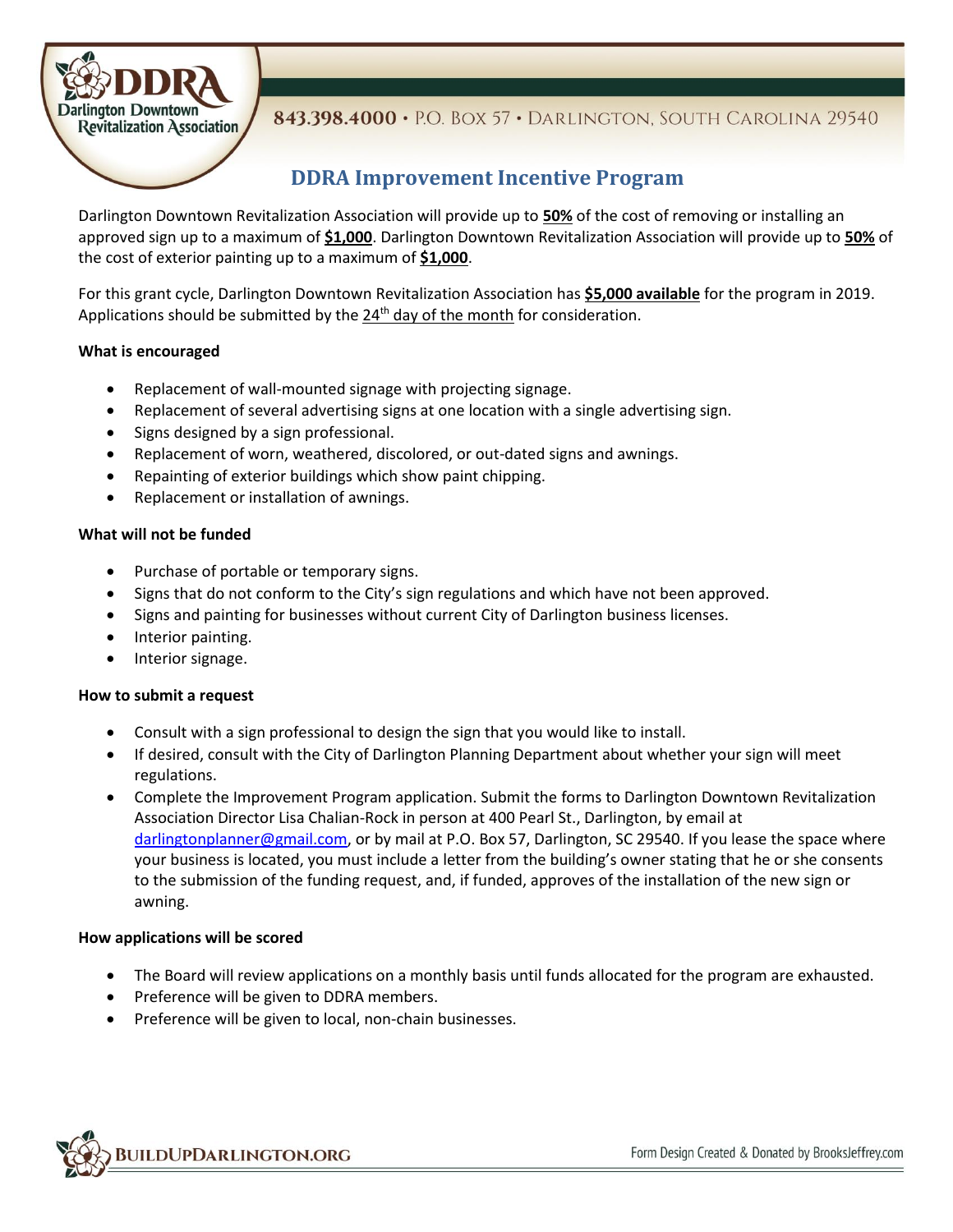

#### **Upon receiving your request, Darlington Downtown Revitalization Association will**

- Confirm with City staff that the proposed signage and painting complies with City regulations and evaluate the application.
- Determine whether grant funding is available for the application.
- Darlington Downtown Revitalization Association may deny a sign grant or paint grant application that does not make recommended changes to their sign after initial review. Every effort will be made by the DDRA to work with the applicants so that an incentive can be granted.
- If your funding request is approved, you will be notified of such approval and asked to complete City of Darlington's Sign/Awning Permit application. You must also receive approval from the City's Codes Enforcement Office before work may begin.

*Please remember that this grant program is a reimbursement program, which means that Darlington Downtown Revitalization Association will not disburse the grant payment to you until you provide proof that the sign company or paint company, as well as any other contractors working on the project, have been paid in full by you. All reimbursement checks will be paid to the applicant listed.*